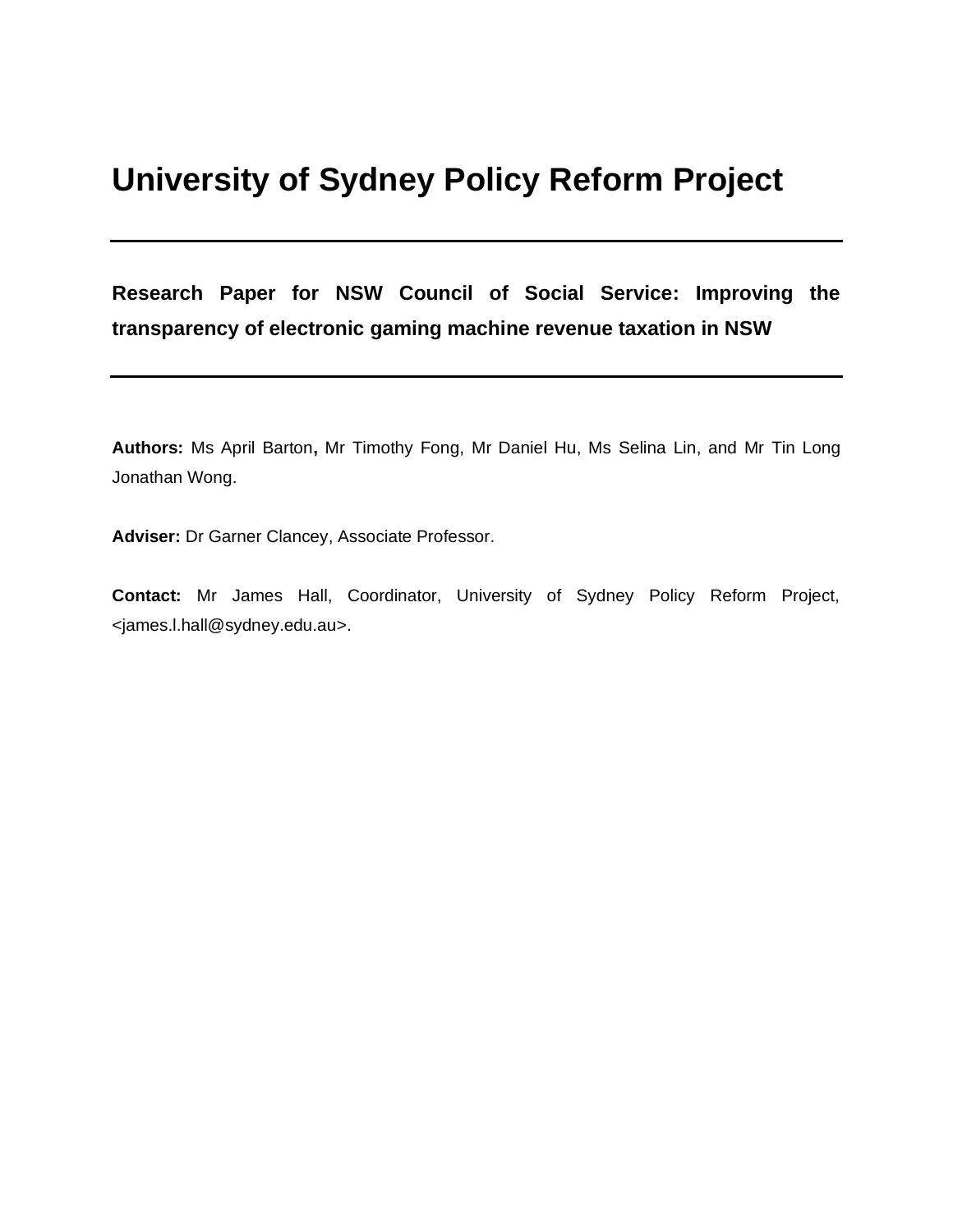## **Table of Contents**

| 3.1 Strengthen the independence of the NSW Independent Liquor and Gaming            |
|-------------------------------------------------------------------------------------|
| 3.2 Expand the role of Regulatory Impact Statements and public consultations in the |
| 3.3 Legislate a statutory requirement for routine disclosure of EGM data and        |
| 3.4 Phase out gambling tax concessions and rebates, for clubs and certain gambling  |
|                                                                                     |
|                                                                                     |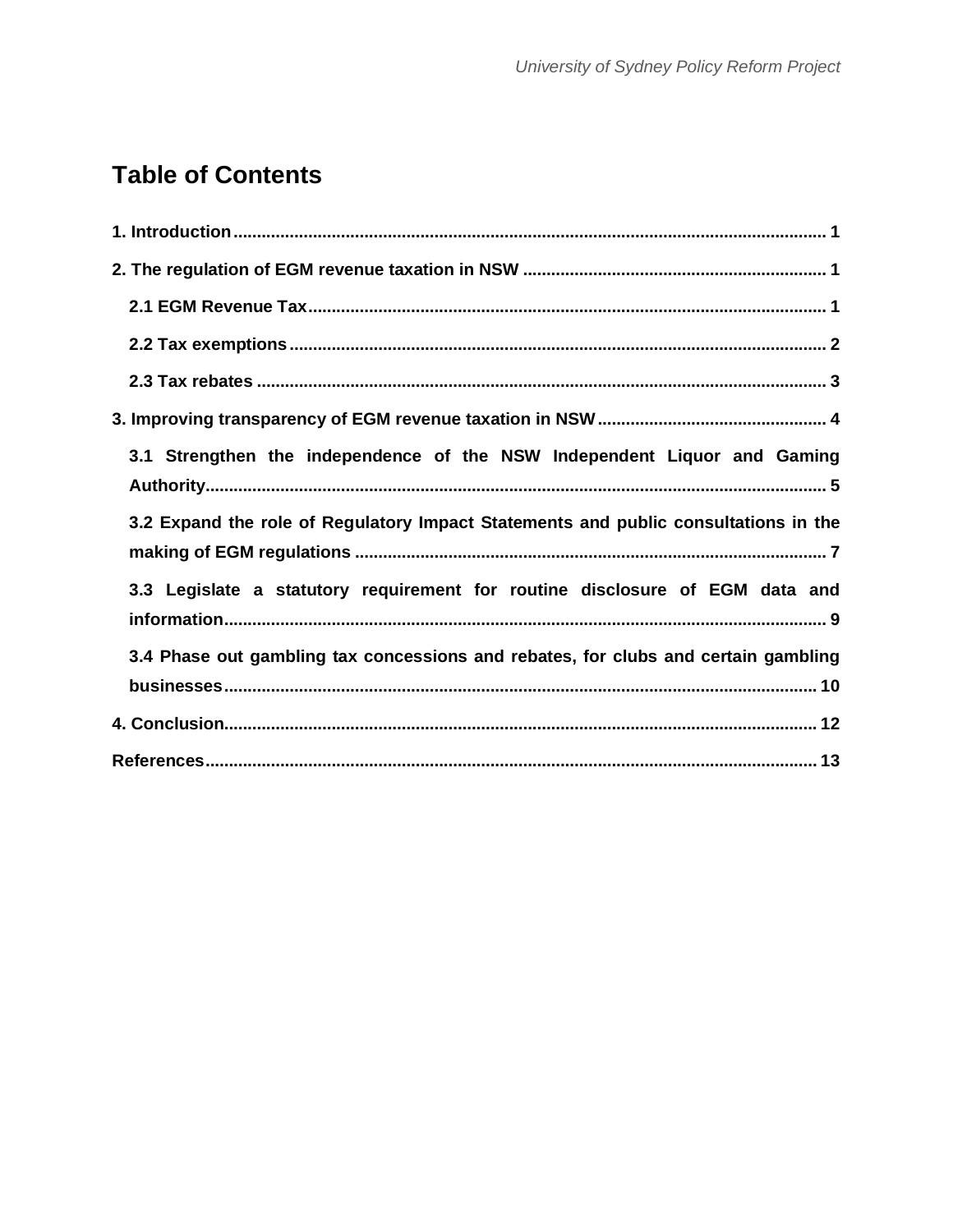### <span id="page-2-0"></span>**1. Introduction**

Electronic gaming machines ('EGM') are a common feature in licensed clubs and hotels across Australia. As a key source of revenue for such venues and of tax revenue for states, the popularity of EGMs has not only increased, but has also drawn greater public scrutiny to the obscurity of the EGM tax revenue framework which often conceals the negative repercussions of EGM use. This study will discuss the regulatory structure for EGM revenue taxation in NSW, including decision-making processes which determine whether EGM revenue is exempt from taxation or eligible for tax rebates, and propose possible reforms for greater transparency in NSW, compared to the frameworks of other Australian jurisdictions.

### <span id="page-2-1"></span>**2. The regulation of EGM revenue taxation in NSW**

The taxation of EGM revenue in NSW is primarily based on the *Gaming Machine Tax Act 2001*  ('*GMTA*') and regulated, subject to Ministerial control and direction in certain matters, by the Independent Liquor and Gaming Authority ('Authority') created by the *Gaming and Liquor Administration Act 2007* ('*GLAA*'). Exemptions to EGM revenue tax are systematically granted to clubs and hotels which earn less than \$1 million in profits annually. For profits over \$1 million per annum, tax rebates up to 1.85% are granted concessionally, at the discretion of the Authority who must be satisfied that the venue has contributed to the community through the ClubGRANTS scheme an amount equivalent to the potential tax rebate. Established in 2011, the ClubGRANTS scheme aims to facilitate clubs' contributions towards community development and support (*GMTA*, s. 16). With the introduction of this scheme, which automatically forwards a further 0.4% of the prescribed profits of each registered club into the ClubGRANTS Fund (*GMTA*, s. 17A(5)), the effective tax rebate rate is 2.25% (*GMTA*, s. 17(2)). These systems of EGM revenue taxation, exemptions, and rebates were endorsed in the 2018 Memorandum of Understanding ('MOU'), signed by the NSW Liberals, NSW Nationals, and Clubs NSW, to maintain the existing regulatory regime for gaming taxation (ClubsNSW 2018).

#### <span id="page-2-2"></span>**2.1 EGM Revenue Tax**

In NSW, the mandatory tax payable on the profits of gaming machines kept in the premises of hotels or registered clubs is borne by the hotelier or registered club concerned (*GMTA*, s. 6(1), (2)). The rates of these taxes are proportionate to the metered profits of gaming machines in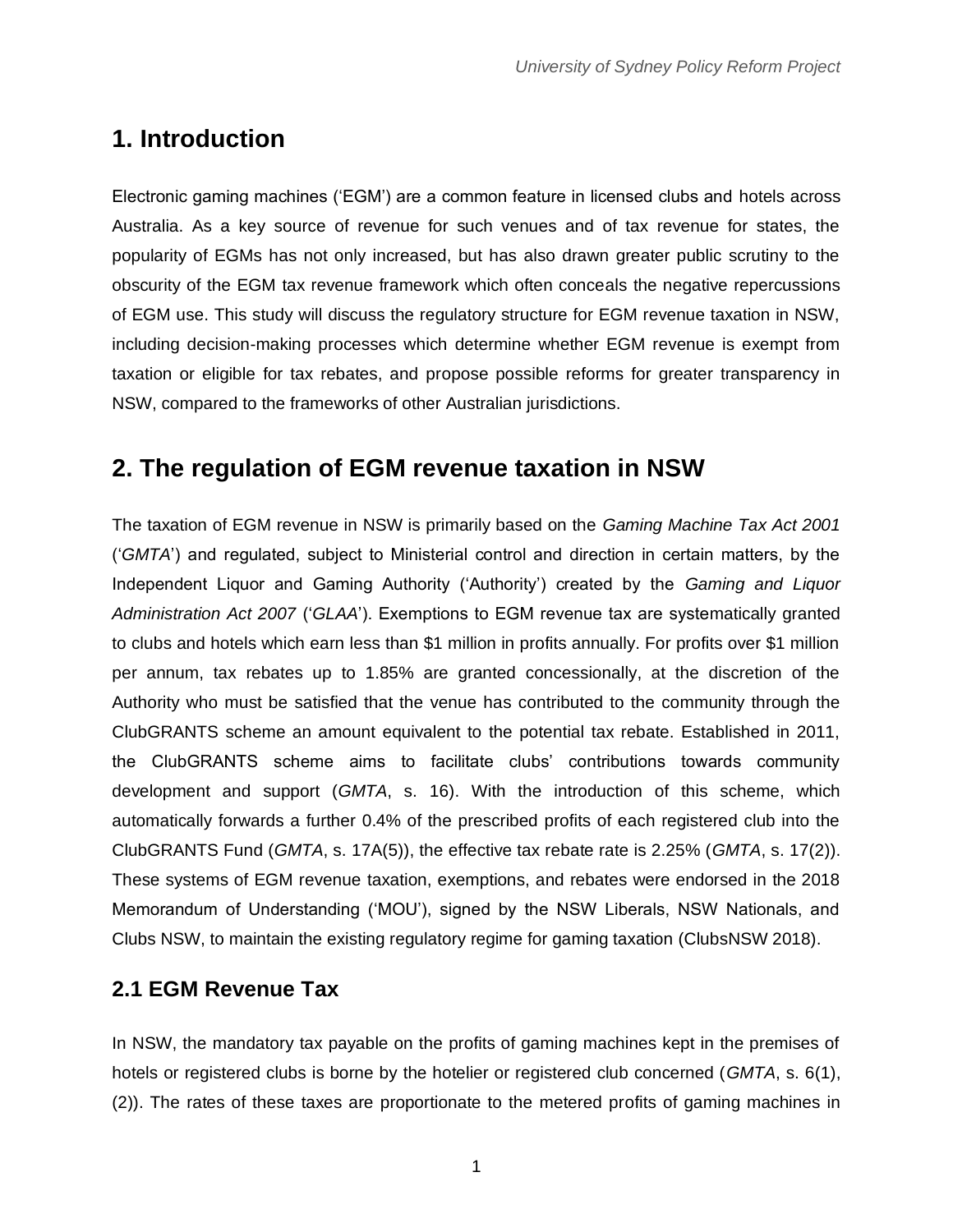clubs and hotels. Charged upon quarterly profit, the tax rate is calculated pursuant to a bracket, ranging from 18.05% to 28.0% for clubs (*GMTA*, s. 15A) and 33% to 50% for hotels (*GMTA*, s. 13A). However, venues may be eligible for tax adjustment based on annual profit from gaming machines (Liquor & Gaming NSW 2020a).

The calculation of a venue's gaming machine tax and the monitoring and maintenance of the integrity of EGMs in NSW employs a centralized monitoring system ('CMS') as a regulatory tool that connects all gaming machines in NSW registered clubs and hotels (Liquor & Gaming NSW 2020a). The technology enables Revenue NSW to issue gaming machine tax reassessment invoices, approve tax payment arrangements and collect the EGM tax as required.

In NSW, the 'independent regulator' for gambling taxation is the Independent Liquor and Gaming Authority ('Authority'), established in 2008 by section 6 of the *Gaming and Liquor Administration Act 2007* (NSW). The main objectives of the *GLAA* are to ensure the probity of public officials in the gambling industry, to promote fair, transparent and expeditious procedures and to promote public confidence in the decisions of an accessible and responsive Authority (*GLAA,* s. 2). Subject to the control and direction of the Minister, except in relation to advice given to the Minister or in certain decisions relating to gaming or liquor licenses (*GLAA,* s. 6(3)), the Authority otherwise holds discretion in the exercise of its functions conferred or imposed upon it under the *GLAA* or any other legislation (*GLAA,* s. 9).

### <span id="page-3-0"></span>**2.2 Tax exemptions**

Registered clubs seeking exemption or deferral of tax liability must satisfy, by way of application (*GMTA*, s. 21), the Committee constituted under the *GMTA* of financial hardship. In certain circumstances, the Committee may grant exemptions for the whole or part of an instalment of tax. However, exemption from tax liability by application is a difficult process, with the circumstances in which tax exemption may be granted exhaustively outlined in section 20 of the *GMTA*. Furthermore, if the Hardship Review Board, constituted under section 67 of the *State Debt Recovery Act 2018* (NSW), has previously refused an application seeking exemption from tax liability, the Committee is precluded from granting an exemption for the registered club filing the application (*GMTA*, s. 22). As such, these rigid statutory guidelines render arduous the process by which a registered club is exempt from tax liability.

Alternatively, registered clubs earning less than \$1 million in profits a year are automatically exempt from EGM revenue taxation, and not required to seek exemption by application. The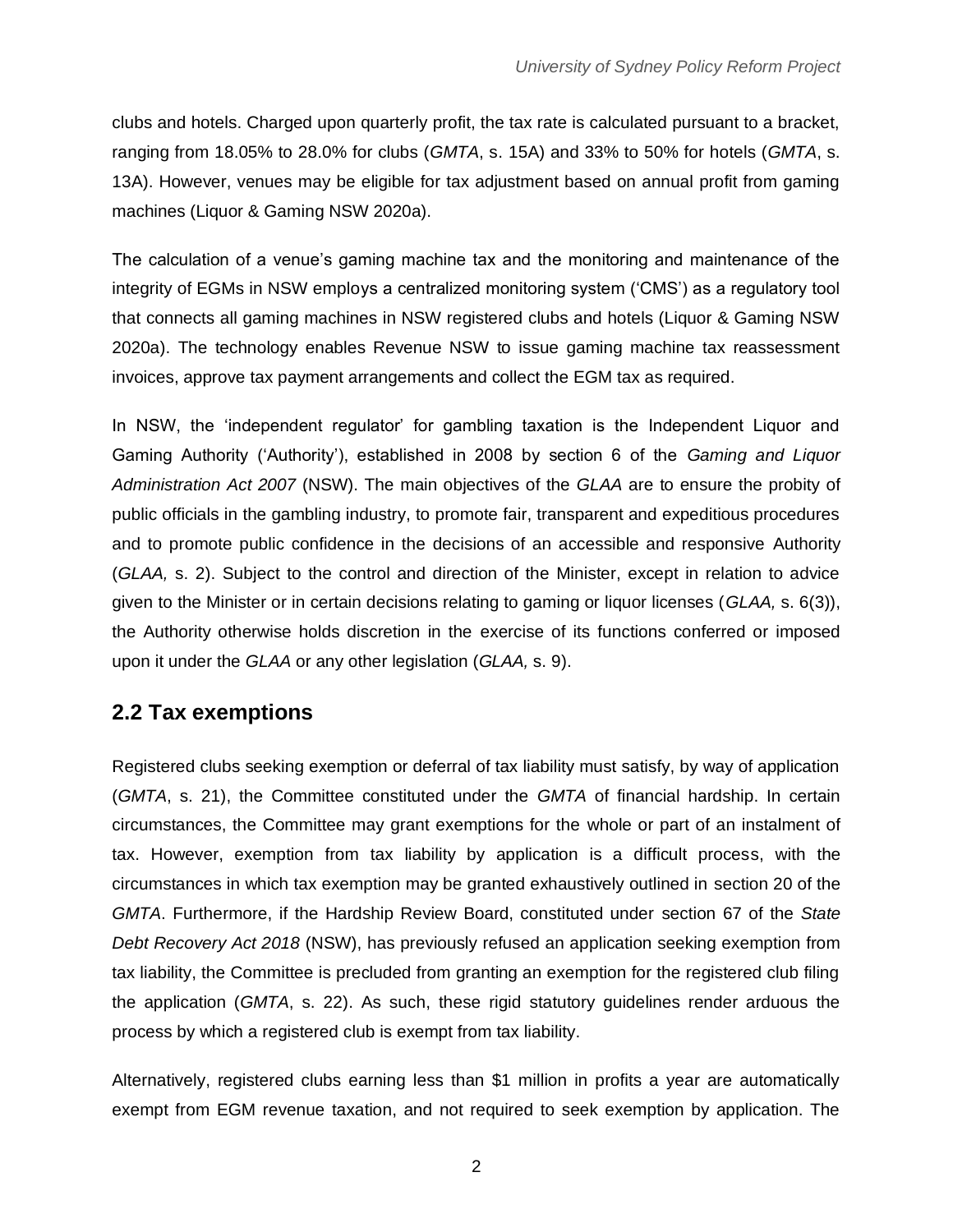2018 Memorandum of Understanding ('MOU'), signed on 13 October 2018, maintained this exemption, as well as all the existing regulatory regimes for gaming taxation, with proposed changes subject to rigorous assessment, evaluation and stakeholder consultation (ClubsNSW 2018). The signatories of MOU, being the NSW Liberals, NSW Nationals and Clubs NSW, sought to recognise the interdependence of the club industry and the community by ascertaining that clubs would be investing more than \$348 million into community projects over the next four years through ClubGRANTS. The MOU confirmed that the NSW Liberals and Nationals Government would: make it more convenient for community groups to apply for ClubGRANTS; improve transparency and reporting through mandated use of ClubGRANTS online; and review the guidelines to ensure decisions are driven by local priorities. The Memorandum articulated a pursuit to achieve a consistent approach to gaming machine approvals based on national standards, whilst noting adherence to the NSW regulatory regime.

#### <span id="page-4-0"></span>**2.3 Tax rebates**

The *Gaming Machine Tax Act 2001* (NSW) is the key legislative enactment which substantiates the tax policy and rebate scheme of EGMs in NSW. Pursuant to section 17 of the *GMTA*, a tax rebate of up to 1.85% on clubs' EGM revenue in excess of \$1 million per annum is granted, if the Independent Liquor and Gaming Authority is satisfied that an equivalent amount has been spent on community projects via the ClubGRANTS program. Since its introduction in 1998, the ClubGRANTS program has aimed to facilitate community and infrastructural contributions by larger registered clubs, and to ensure that those disadvantaged in the community are better positioned to benefit from such contributions. To qualify for the ClubGRANTS scheme, it must be shown that clubs have allocated no less than 0.75% of their prescribed profits to Category 1 projects and services and the balance to Category 2 expenditure, with prescribed profits being the EGM profit retained by registered clubs during a tax year as exceeds \$1 million (*GMTA*, s. 17(4)). Category 1 expenditure focuses on specific community welfare and social services and includes, non-exhaustively, community welfare and social services, community development, community health services and employment assistance activities. Category 2 services, which fund general community development and support activities, pertain to a club's core activities such as sport, veteran welfare and club ground maintenance. The effect of section 17(2) is that a registered club may not claim a tax rebate for amounts applied to Category 2 projects and services that exceed 1.1% of the prescribed profits of the club.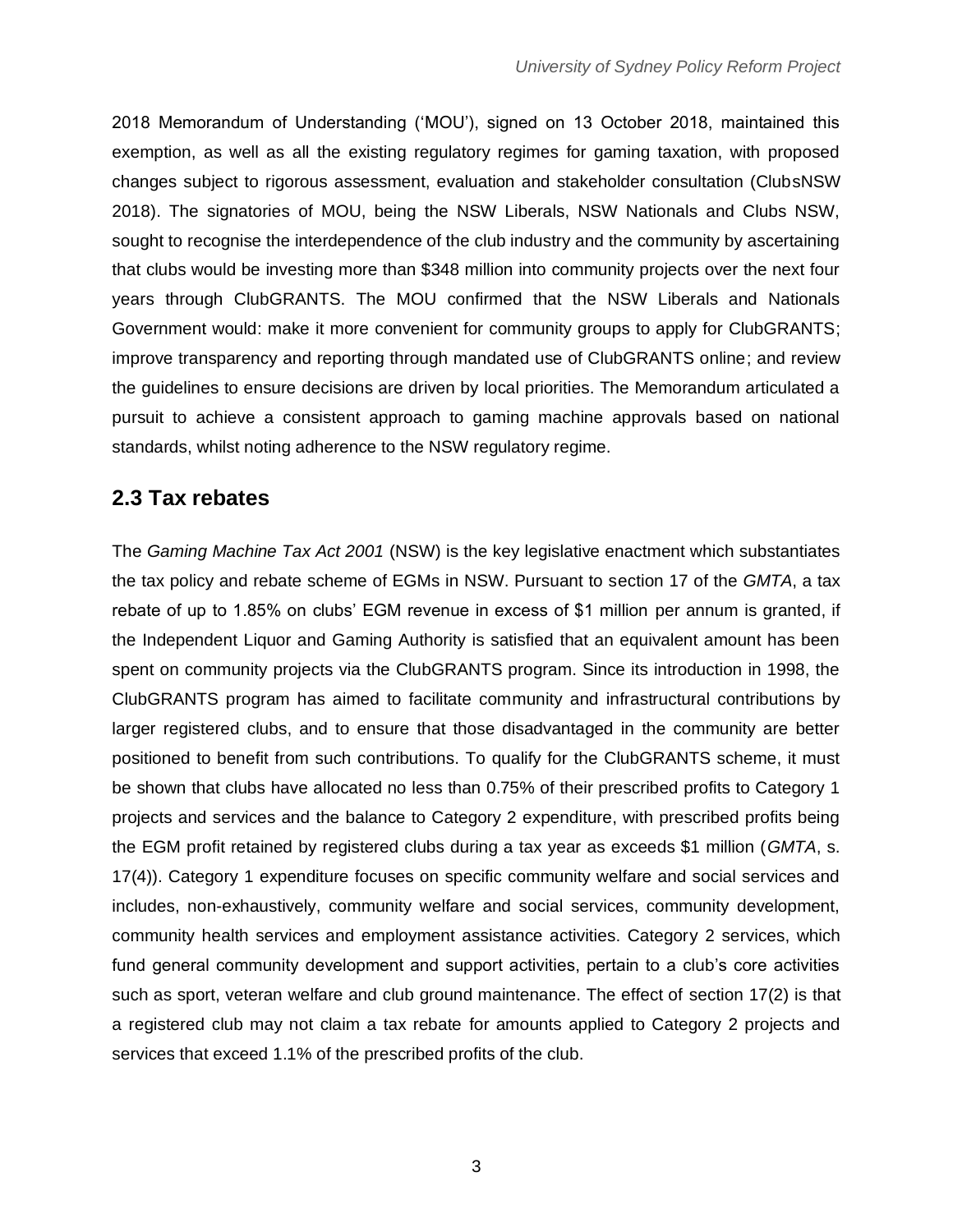For the construction of larger-scale community projects, the ClubGRANTS Fund ('Fund') established pursuant to section 17A of the *GMTA* is supported by mandatory club contributions to Category 3 expenditure which forms a *state-wide* funding pool. This Fund exists within a Special Deposits Account administered by the Secretary Department of Industry (*GMTA*, s. 17A). Expenditure from the Fund must be approved by the Minister administering the *Registered Clubs Act 1976* (NSW) to support and develop ClubGRANTS Category 3 projects, administrative expenses incurred in relation to the Fund, and money directed to be paid from the Fund (s. 17A(4)). Besides registered clubs' voluntary payments to the Fund (s. 17A(6)), section 17A(5) automatically allocates an amount equal to 0.4% of the prescribed profits of each registered club during the tax year to the Fund. In conjunction with the ClubGRANTS scheme, section 17A(5) therefore operates to allow registered clubs to receive up to 2.25% rebate on their EGM tax revenue, rather than the 1.85% otherwise claimable directly on prescribed profits (*GMTA*, s. 17(2)). As such, the Fund benefits not only community projects, but also the registered clubs themselves, which may be eligible for a greater amount of EGM tax rebate.

### <span id="page-5-0"></span>**3. Improving transparency of EGM revenue taxation in NSW**

As examined above, the NSW regulatory framework for the taxation of EGM revenue not only influences EGM's income, but also the community more broadly. Hence, the fact that such regulatory framework is complex and discreet has led to a growing interest in implementing reforms that would improve the transparency of EGM's taxation regulatory framework.

In the context of regulation, transparency can be defined as 'the process of making regulatory activities accessible and assessable' (Lodge 2014, p. 127). Transparency in general promotes open government in the regulatory process and helps inform those who are affected by such regulation (Freiberg 2017, p. 166). Moreover, greater transparency can be beneficial to the broader community as it could: educate local communities on both the financial losses and community contributions produced by the gaming industry; improve access to gambling counselling and treatment services through the release of disaggregated data; and increase the credibility of government decisions.

This paper has identified four reforms that may improve the transparency of the NSW regulatory framework for EGM revenue taxation:

1. Strengthen the independence of the NSW Independent Liquor and Gaming Authority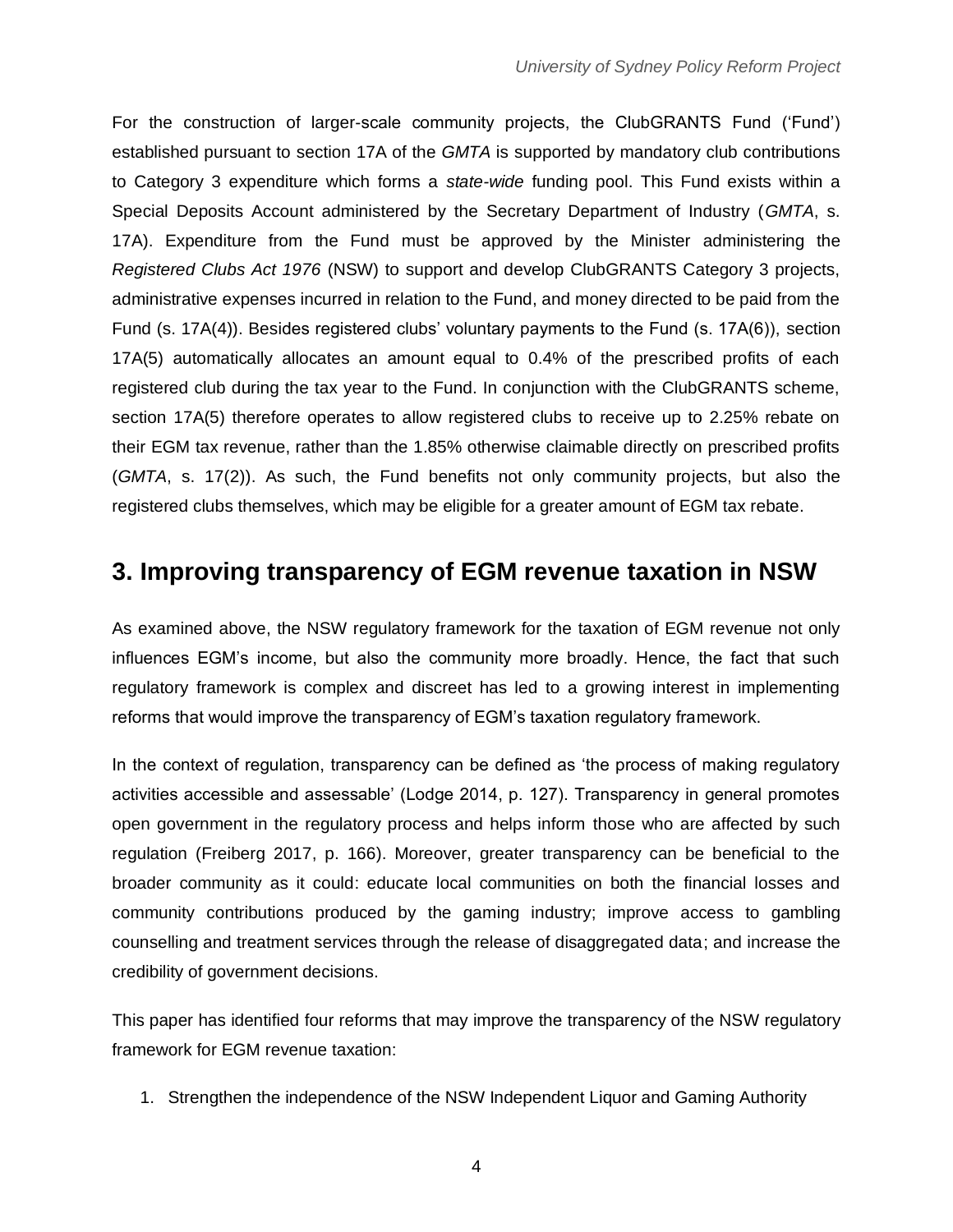- 2. Expand the role of Regulatory Impact Statements and public consultations in the making of EGM regulations
- 3. Legislate a statutory requirement for routine disclosure of EGM data and information, and
- 4. Phase out gambling tax concessions and rebates for clubs and certain gambling businesses.

## <span id="page-6-0"></span>**3.1 Strengthen the independence of the NSW Independent Liquor and Gaming Authority**

As outlined in Part A, the Independent Liquor and Gaming Authority is the main regulatory body for EGMs in NSW. The extent to which the Authority promotes transparency can be illustrated by examining some sections in the *Gaming and Liquor Administration Act 2007* (NSW)*.* These sections include:

- the objectives of the *GLAA* (s. 2A), which explicitly stipulate that the act aims to promote fair and transparent decision-making and the public confidence in the Authority's decision-making
- section 13A, which allows the NSW Civil and Administrative Tribunal ('NCAT') to review certain decisions made by the Authority
- section 36C, which requires certain decisions to be published on the Authority's website, and
- section 39, which stipulates that an annual report may be conducted.

While such sections in the *GLAA* have contributed to promoting transparency in the Authority's regulatory process, there are concerns that the Authority's lack of independence from the government has seriously undermined the Authority's transparency. Presently, the Authority is a 'New South Wales Government agency' and is subject to the direction and control of the minister in some clearly defined circumstances (*GLAA,* ss. 6(2), (3)). It is argued that such an arrangement causes 'conflict of interests' within the Authority's role as a gambling regulator and increases the risk of political influence over regulatory decisions (McMillen & Wright 2008, pp. 296-7; Smith & Rubenstein 2011, p. 59; Parker & Kirkpatrick 2012, p. 32). This prevents the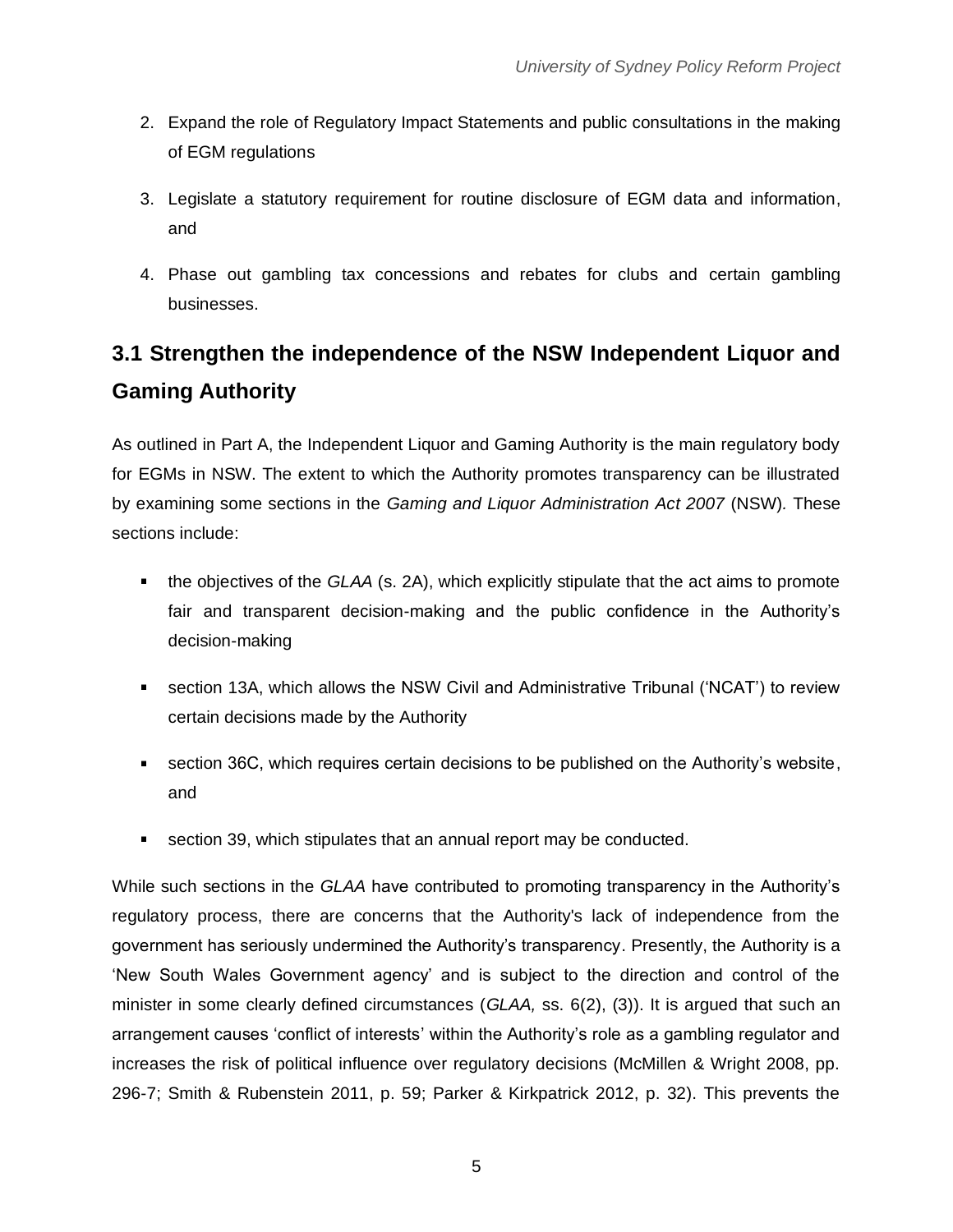Authority from being more open and transparent about the performance of certain regulatory frameworks.

Accordingly, it has been recommended that the Authority's responsibility should be confined to regulation, leaving policymaking to the responsibility of the relevant minister and policy department (Henry et al. 2010, p. 94; Productivity Commission [PC] 2010a, p. 17.6). This distinction is recommended because it would reduce the risk of regulators being 'captured' by any related industry and/or other stakeholder groups (PC 2010a, p. 17.6). Further, as gambling taxes constitute an irreplaceable funding source for the NSW Government, the allocation of policy development to legislators, and industry regulation to the Authority, will remove the problematic choices in balancing revenue-raising with regulations (Henry et al. 2010, p. 463). This level of independence for the Authority will effectively improve the overall transparency within the taxation of EGM revenue and regulation of the gambling industry.

It is also worthwhile to consider that while the majority of Australian jurisdictions have brought the taxation of EGM venues under the oversight of regulating bodies, they differ considerably in terms of statutory independence and the breadth of regulatory reviews undertaken (PC 2010a, p. 17.7). While certain Australian jurisdictions merge gaming regulation with taxation and treasury roles, others position gaming regulation within service delivery-oriented departments (Fogarty & Young 2008, p. 6). Australian jurisdictions also diverge in the number of commissions or advisory authorities responsible for the oversight of gambling regulation (Fogarty & Young 2008, p. 7).

In terms of statutory independence, South Australia's Independent Gaming Authority ('IGA') is the closest to an independent statutory regulator as suggested by the Productivity Commission in 1999 (McMillen 2009, p. 22). The responsibilities and powers of the IGA are far-reaching, enabling it to hold public inquiries and issue gaming machine licensing guidelines. The Office of the Liquor and Gambling Commission performs the role of an operational regulator in South Australia, in that it is responsible for both the administration and enforcement of all gaming legislation and licences (PC 2010a, p. 17.6). In comparison, the Queensland Gaming Commission ('QGC') is a part-time independent regulatory body which possesses much narrower regulatory responsibilities, and powers that only apply to clubs and hotels (McMillen 2009, p. 22). Moreover, it normally meets for only a half-day per month and relies on secretariat support and advice from within the government under the *Gambling Machine Act 1999* (Qld). Given that the QGC lacks independence and resources, it relies significantly on the

6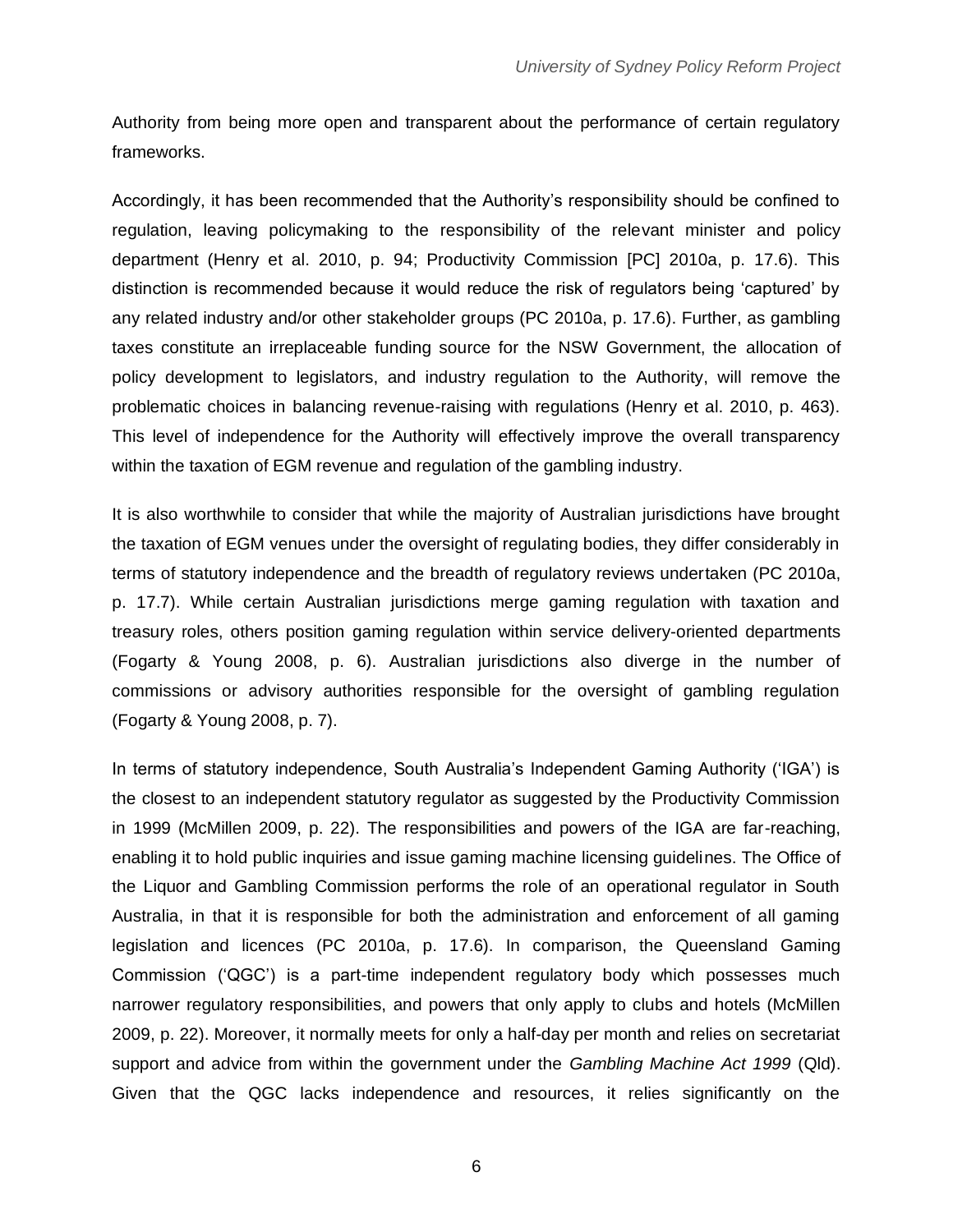recommendations provided by the Queensland Office of Liquor Gaming and Racing. Similarly, the Tasmanian Gaming Commission is an independent statutory authority. However, it possesses extensive resourcing capabilities due to its reliance on operational support from the Gaming Operations branch of the Tasmanian Department of Treasury and Finance (Jackson 2001). The ACT Gambling and Racing Commission also has wide discretionary powers which includes the regulation of gaming machines. While Victorian gaming policy and regulation has undergone a significant reform process, this has not resulted in a complete separation of regulatory structures and operations from the government (McMillen 2009, p. 18). In fact, the Victorian Commission for Gambling and Liquor Regulation ('VCGLR') shares similar responsibilities to departmental officers, as Victorian clubs must submit an annual, independently-audited Community Benefit Statement to the VCGLR, which holds authority in determining tax concessions (McMillen 2009, p. 18).

However, given the complexity of each jurisdiction's treatment of independent regulatory authorities, the Productivity Commission (2010a) has advised that having *one* regulatory authority for all the various forms of gambling is desirable as it can standardise responsible gambling practices. Therefore, to improve and ensure the transparency of EGM taxation frameworks in NSW, the NSW Independent Liquor and Gaming Authority is recommended to become fully independent from the government and any stakeholder groups, similar to South Australia's IGA.

## <span id="page-8-0"></span>**3.2 Expand the role of Regulatory Impact Statements and public consultations in the making of EGM regulations**

In NSW, the current policy-making practice is to prepare a Regulatory Impact Statement ('RIS') and to hold a public consultation on the proposed statutory rule, as regulated by the *Subordinate Legislation Act 1989* ('*SLA*').

The link between RISs, public consultation and transparency is very strong. In NSW, an RIS must state the objectives sought by the proposed rule, identify any alternative options to achieve the objectives, provide cost-benefit analyses on both the proposed rule and any alternatives and provide a statement of the consultation program to be undertaken (*SLA,* sch. 2). Accordingly, the RIS procedure significantly helps in making the policy-making process more transparent. As for public consultations, the fact that consultations must 'take place with any appropriate representatives of consumers, the public, relevant interest groups, and any sector of industry or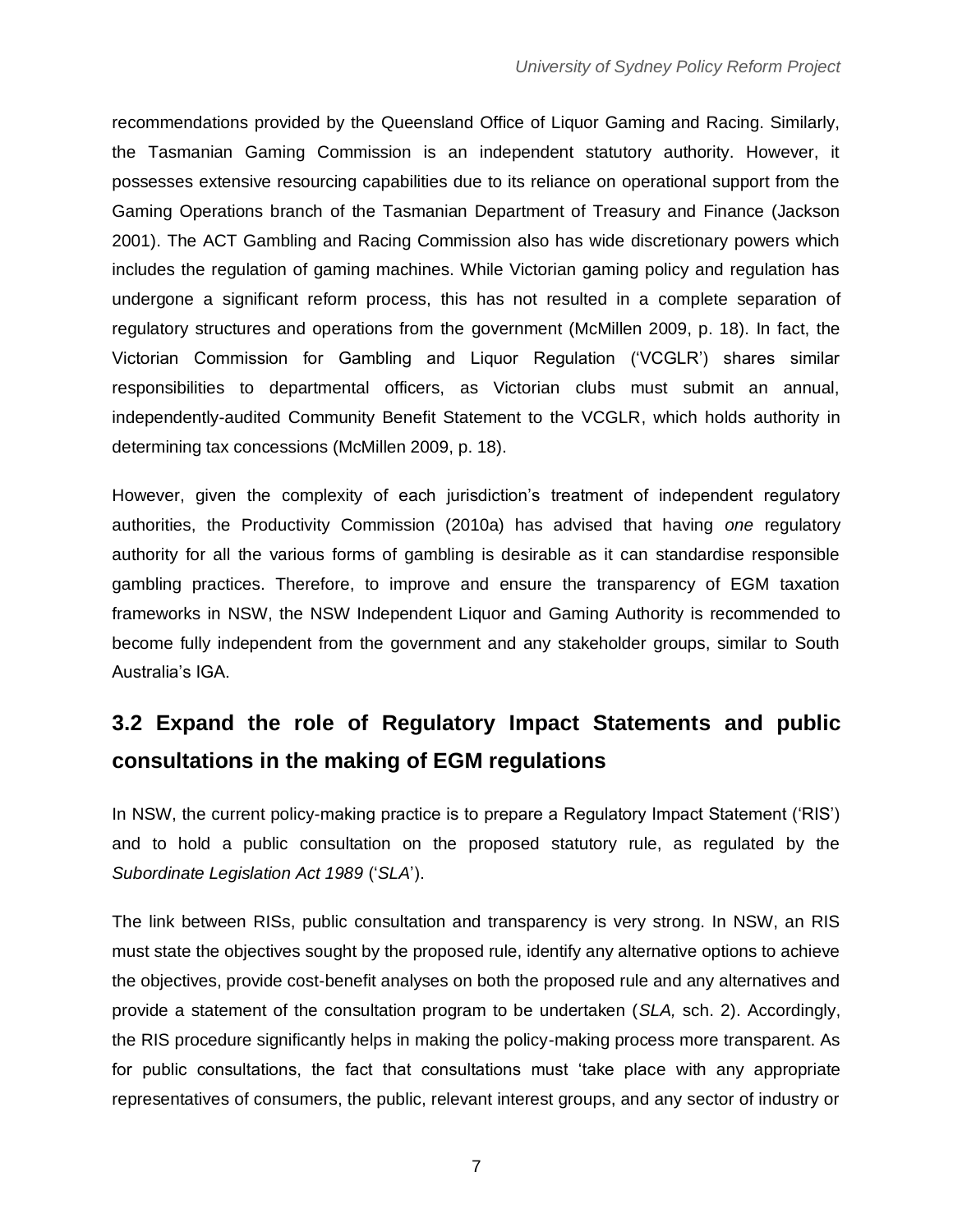commerce' that are 'likely to be affected by the proposed statutory rule' means that such stakeholders will be given the chance to participate and to clarify any uncertainties (*SLA,* s. 5).

Recognising the strength of community involvement, parliamentary authorities have developed guidelines for the preparation of RISs and the public consultation process (PC 2010a, pp. 17.12- 17.13, 17.18; Department of the Prime Minister and Cabinet 2014, pp. 44-5). However, some regulations, such as those for EGM tax revenue, have been criticised for failing to comply with these suggested best practice principles (PC 2010a, pp.17.13-17.14, 17.19-17.21).

As such, the primary recommendation is to ensure that RISs and public consultations are required for all major regulatory proposals concerning EGMs (PC 2010a, p. 17.24). Presently, the Minister has the discretion to waive the requirement for an RIS and public consultation and has done so on numerous occasions, raising concerns in the community (*SLA*, s. 6; PC 2010a, pp. 17-21.17.22). It is argued that since major gambling regulations have a significant impact on the community, RISs and public consultations should not be dispensed with (Smith & Rubenstein 2011, p. 59). Furthermore, as stated by Independent NSW MP Justin Field, 'information is power and when the community understands the real impacts, they are given agency to be part of designing and implementing solutions' (New South Wales 2017, p. 24).

Another recommendation is to further improve the ministerial commitment to the RIS and public consultation process. An analysis conducted in 2012 indicated that fewer than 10% of proposals were significantly modified as a result of the RIS process and only 40% of agencies thought the process had improved the quality of regulation (Productivity Commission [PC] 2012, p. 7). Such low percentages of impact and satisfaction regarding the process have been attributed to a lack of ministerial commitment to such procedures (PC 2012, p. 2). Since then, however, there have been improvements. For example, a media release in 2015 noted that 'a new Community Access Team...dedicated to providing information and education to the general public' would be established (Grant 2015). Currently, the Community Access Team is mentioned on the official Liquor & Gaming NSW (2020b) website and is noted to have worked 'with community groups and individuals to help raise awareness of the ability to participate in liquor and gaming regulation'. However, apart from being mentioned on the website, 'it is not clear what the function of the Community Access Team is, how big it is or whether they are appropriately trained and educated in licensing processes' (NSW ACT Alcohol Policy Alliance 2017, p. 7). Another recent initiative that illustrates potential improvement in ministerial commitment is the establishment of the first NSW Productivity Commission in 2018 (Perrottet 2018). Overall, while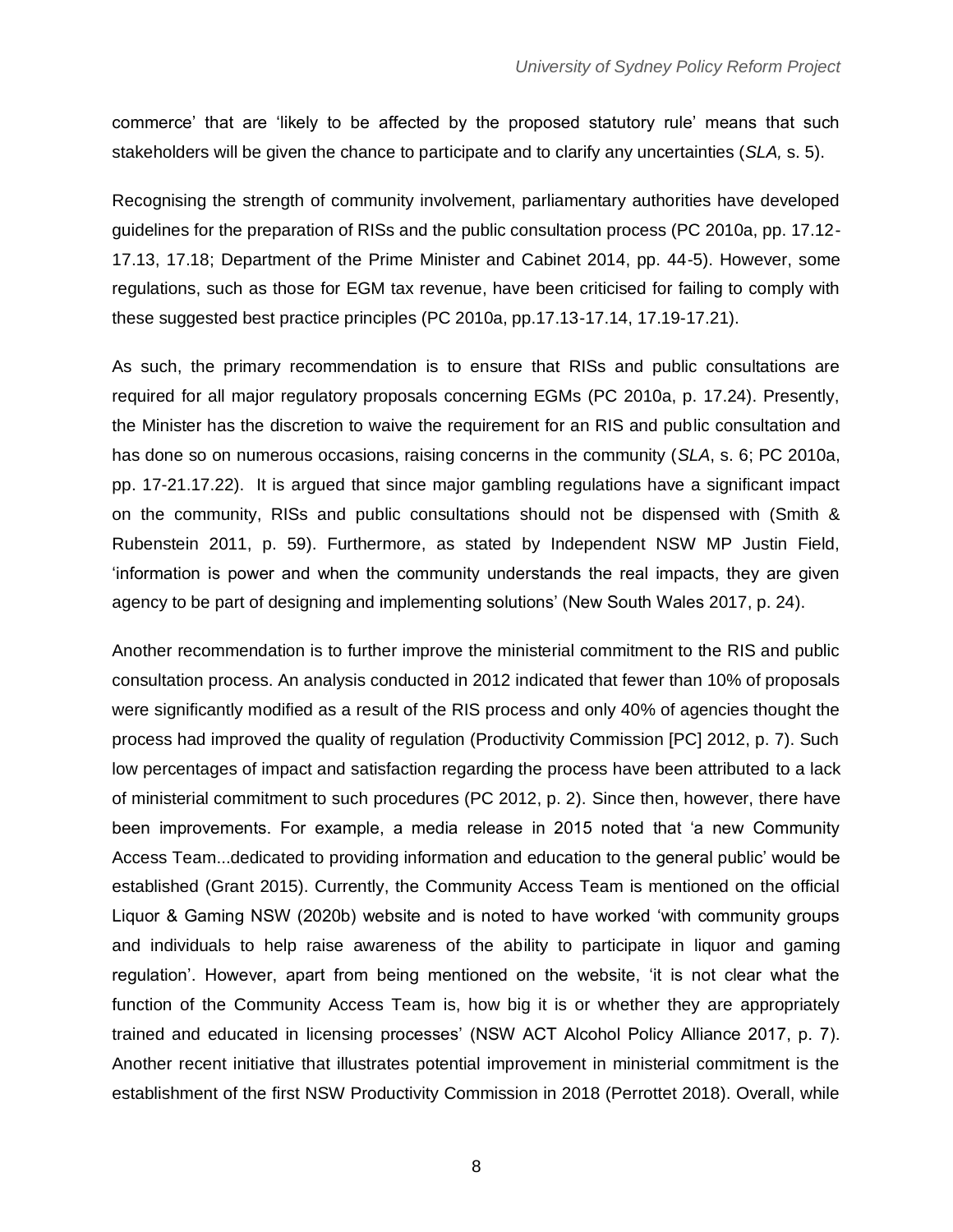the establishment of the Community Access Team and the Productivity Commission are seen as positive improvements, the extent to which these groups would help improve RISs, public consultations and the transparency of EGM regulation more broadly, is yet to be seen.

## <span id="page-10-0"></span>**3.3 Legislate a statutory requirement for routine disclosure of EGM data and information**

The most direct form of transparency is the disclosure of any relevant data and information to the public. In NSW, there are two statutes that deal with the publishing of EGM information, namely the *Gaming and Liquor Administration Act 2007* (NSW) and the *Gaming Machines Act 2011* (NSW) ('*GMA*'). In the former statute, section 36C requires that certain decisions of the Authority and NCAT are required to be published online and section 39 stipulates that an annual report may be conducted. As for the latter statute, section 206AA states that the Secretary may publish EGM information limited to matters of a regulatory, statistical or industry wide nature 'if, in the opinion of the Minister, it is in the public interest to do so'. The introduction of the Centralised Monitoring System ('CMS') in 2015 is also a step towards increasing the transparency of EGM regulation (*Gaming Machines Amendment (Centralised Monitoring System) Act 2015* (NSW)). CMS is a computer system that connects all EGMs in registered clubs and hotels in NSW to a single system that records data. It predominantly functions to monitor the integrity of gaming machine operations and ensure compliance with taxation obligations by calculating each venue's EGM tax. Currently, CMS data may be released to authorised persons and bodies as listed under section 111 of the *Gaming Machines Regulation 2019* (NSW) ('*GMR'*).

An examination of statutory requirements for data disclosure indicates that in practice, very limited information is released to the public, if any. To begin, it is clear that the disclosure of EGM information is largely discretionary. Apart from section 36C *GLAA* which provides an explicit definition of what information must be published, section 39 *GLAA* and section 206AA *GMA* make the publication of any annual report subject to the Authority's discretion, and make the publication of any regulatory information subject to the Minister's discretion. What prompts the Authority to release an annual report and what 'public interest' means in section 206AA *GMA* is unclear. Regarding CMS, while the bill that led to the creation of section 111 *GMR*  clearly had the intention of making CMS data on EGMs widely accessible to the general public on a regular basis (New South Wales 2017, p. 25; Gaming Machines Amendment (Transparency) Bill 2017 (NSW), s. 140B), section 111 *GMR* clearly limits any release of CMS

9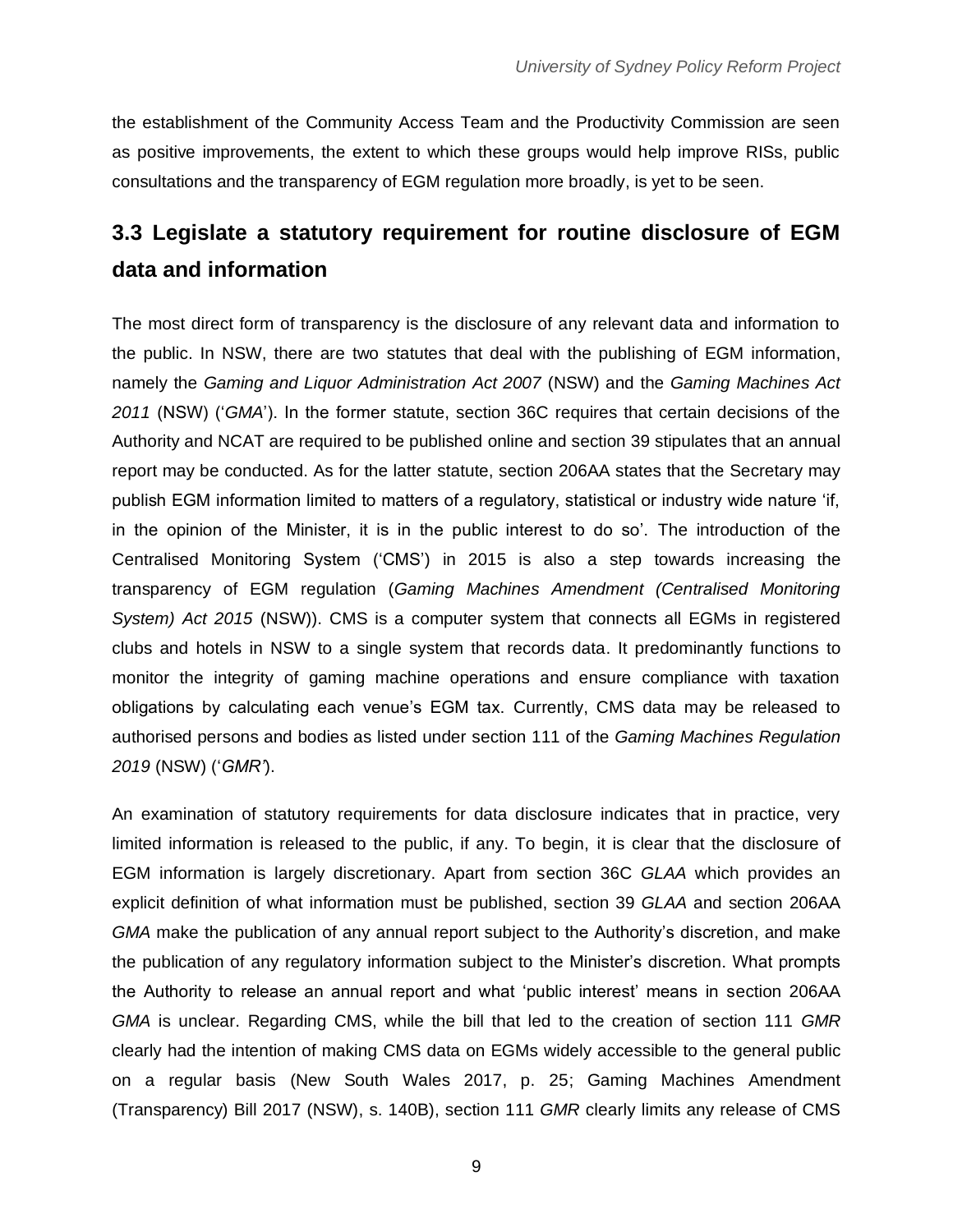data to specific authorised persons and bodies only. As such, the potential for EGM taxation and regulation transparency has not been fully realised.

Moreover, even when an annual report is released and regulatory information is obtained, such reports and information are described as 'limited', 'providing just the barest of details' and 'extremely limited in their usefulness' (New South Wales 2017, p. 24; Con Walker 2014, p. 2; Cummings 2017). To be more specific, only the number of machines and turnover in each local government area are released; there is no information on how much money is lost, the amount of profits taken by the hotels and clubs, or any statistics on individual hotels and clubs (New South Wales 2017, p. 24).

It should also be noted that the requirements for the collection and reporting of EGM data varies considerably from state to state. Pursuant to section 10.1.33(2) of the *Gambling Regulation Act 2003* (Vic), the Victorian Minister possesses the power to publish disaggregated statistical EGM data if it is considered in the 'public interest' to do so. In fact, the Victorian Minister has deemed that access to gaming expenditure data from clubs and hotels is in the public interest, and has accordingly provided full transparency online on gaming machine revenues for individual community gaming businesses (PC 2010a, p. 18.9). By publishing EGM statistics, this offers more accountability with relation to community benefit contributions. Although section 206(5A) of the *Gaming Machines Act 2001* (NSW) provides a similar exception to the limit on publishing EGM data if it is in the public interest, New South Wales Ministers have refused to exercise such power (New South Wales 2017, p. 25). Thus, to combat the discrepancy between proposed transparency in theory compared to a lack of transparency in reality, routine data disclosure is required to keep EGM revenue accountable to its taxation obligations.

## <span id="page-11-0"></span>**3.4 Phase out gambling tax concessions and rebates, for clubs and certain gambling businesses**

This paper recommends that the NSW Government phase out gambling tax concessions for particular types of gambling business including clubs. The removal of tax offsets will simplify the EGM taxation system, improve transparency, and increase the efficacy of financial expenditure. A Productivity Commission (2010b, p. E.9) report on the 'Contribution of the Not-for-Profit Sector' reveals that the estimated value of tax expenditures on NSW tax concessions in the 2008-09 financial year was approximately \$782 million. This comprised the following tax concessions: payroll tax (\$194mil), land taxes (\$20mil), gambling tax (\$518mil), and other taxes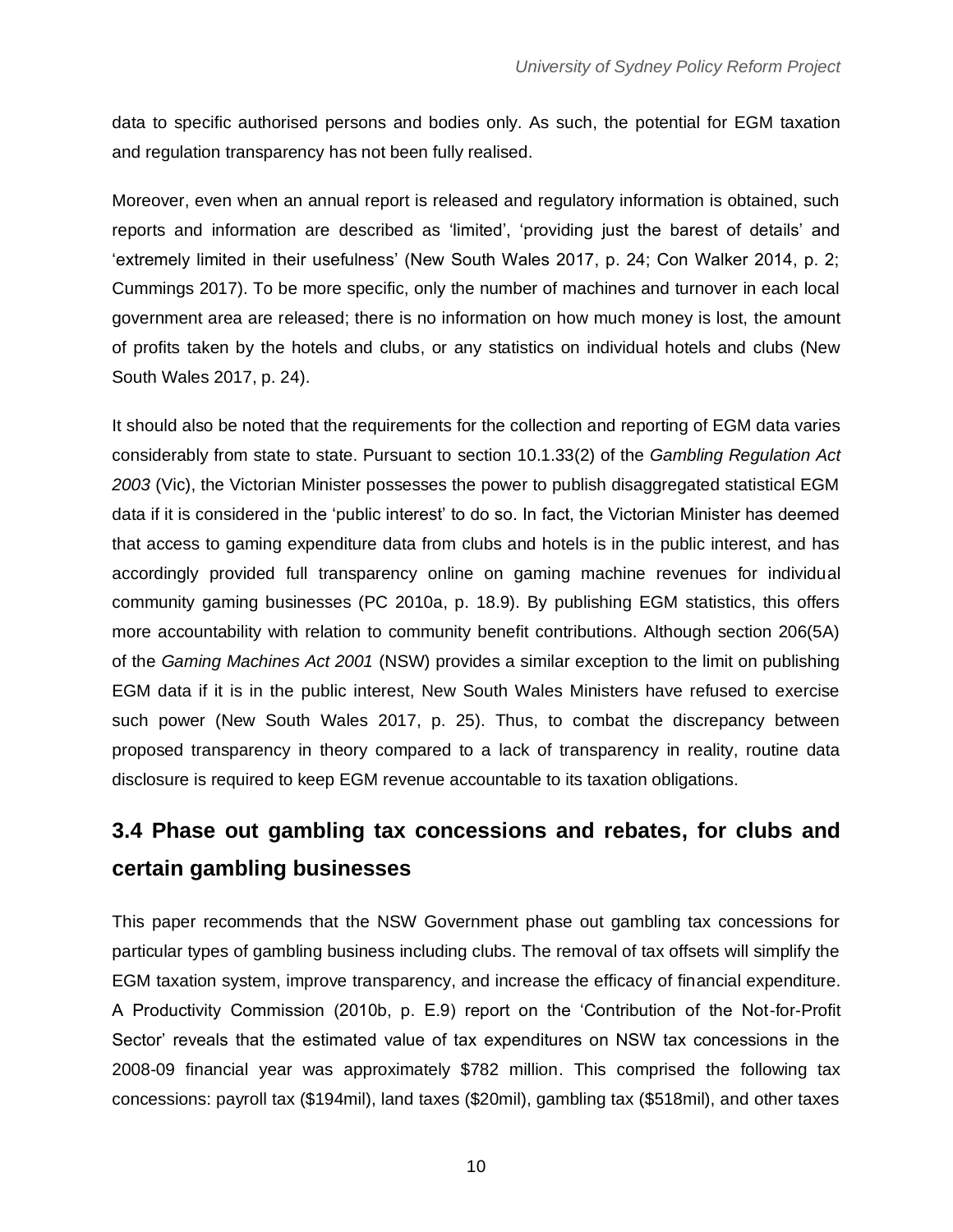(\$50mil) (PC 2010b, p. E.9). Recent estimates suggest that approximately \$900 million in tax revenue was redistributed back towards NSW Clubs through tax rebates and concessions in 2018 (Galdstone, 2018). In stark contrast, the broader community receives \$147 million in direct cash donations and in-kind donations focused on sports, health and aged care, schools and education programs, and disability services from NSW Clubs (ClubsNSW 2016, p. 26). Furthermore, the Productivity Commission (2010b, p. 224) notes that although clubs provide donations and valuable local community benefits through their support of community activities, 'substantial tax concessions in relation to gaming income… [are] considerably greater than the size of the donations'.

The main justification for tax concessions for clubs and other gambling businesses is that they are necessary to subsidise business activities and promote the reinvestment of profits back into local communities. However, there is no doubt that directly funding clubs would be more transparent and cost-effective at both subsidising clubs and encouraging expenditure on local communities (Henry et al. 2010, p. 466). Direct expenditure fosters greater transparency within the taxation of EGM revenue in comparison to the provision of tax concessions or rebates. Furthermore, direct funding would relieve clubs of the incentives established through these tax rebates by severing the current link between concessional gambling tax rates and the delivery of local community services.

This proposal is supported by the 2010 'Australia's Future Tax System Review', highlighted in Recommendation 77: 'Governments should eliminate gambling tax concessions for particular types of gambling business, such as clubs' (Henry et al. 2010, p. 463). If governments wish to subsidise particular types of businesses… [for] reasons of social policy… they should do so through direct expenditures' (Henry et al. 2010, p. 94). For example, NSW Clubs receive an automatic EGM tax rebate up to 1.85% (or up to 2.25% in conjunction with s. 17A(5) of the *GMTA*) if their profits are over \$1 million each year by supporting community development or donating through the ClubGRANTS scheme (ClubsNSW 2012, p. 4). Category 1 ClubGRANTS redirects gambling profits back into the community, partially reimbursing the grants given to community groups by clubs for projects and services that contribute to the welfare of the local community. ClubsNSW argue that the presence of poker machines in clubs is beneficial to the local community, claiming that the non-profit community gaming model provides a safe and reputable market for gambling, while redirecting the profits of gambling back into local communities to maximise social benefit (PC 2010a, p. 6.1). However, in line with the recommendations made in the 2010 'Australia's Future Tax System Review', this paper

11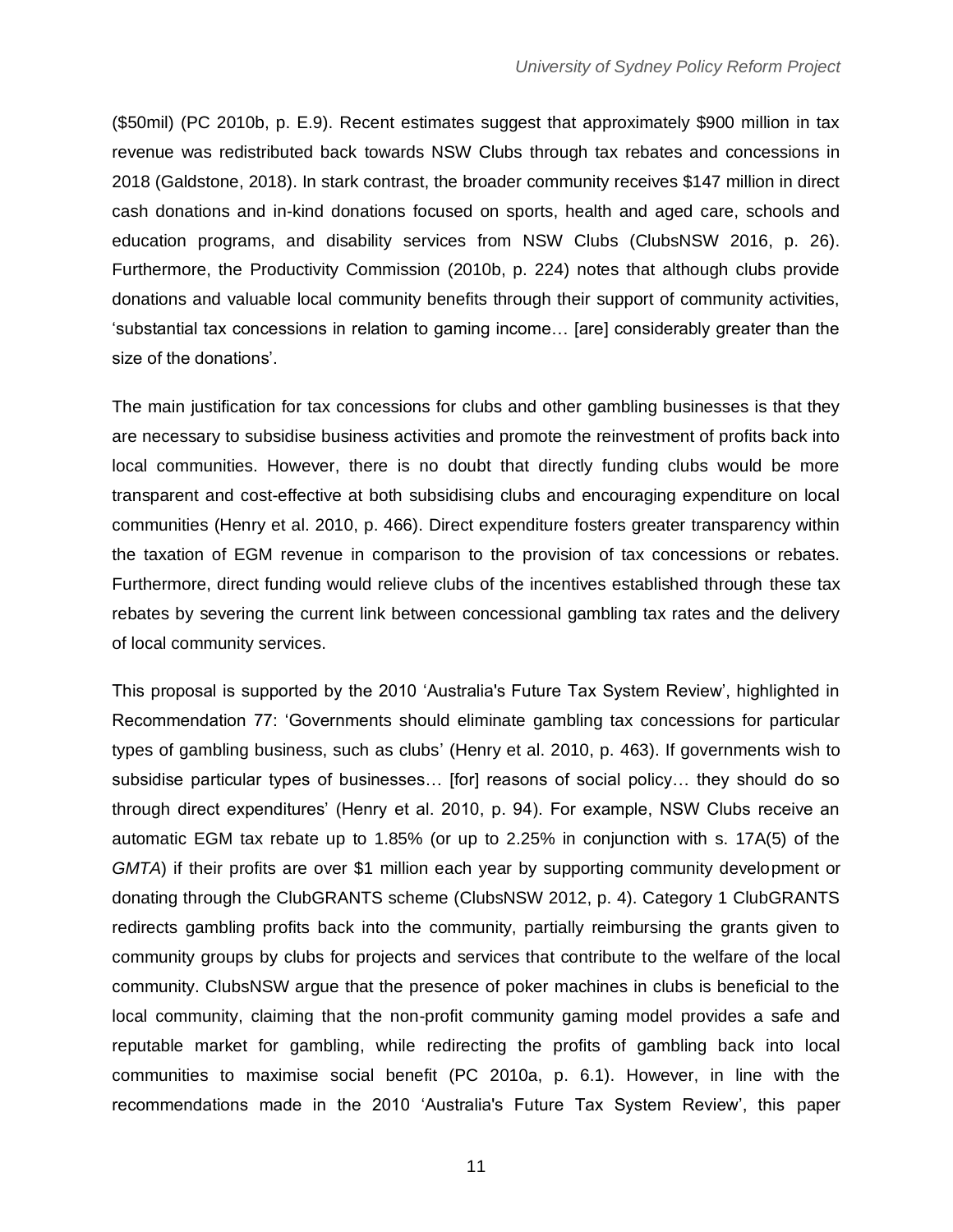recommends that this tax rebate, along with other tax concessions for gambling businesses, be incrementally phased out, with the resultant increased government revenue used to directly invest in local communities or fund major government infrastructure projects. Overall, the gradual removal of tax concessions and rebates will simplify the complex taxation of EGM revenue, increase government revenue, and improve the transparency of the NSW regulatory framework.

## <span id="page-13-0"></span>**4. Conclusion**

As the dominant form of gambling in NSW, the common presence of EGMS in NSW clubs and hotels is highly controversial. Some argue that the financial benefits for clubs and state revenue garnered by EGMs has come at the expense of socio-economically disadvantaged groups in the community. Considering issues of public policy raised by such debates, this paper has examined the framework by which registered clubs may be eligible for EGM tax exemption, deferral or rebate through the ClubGRANTS scheme, as well as the processes by which EGM tax revenue is regulated by authorities and monitoring systems. In analysing the complexity of the EGM tax revenue system in NSW, as maintained in the 2018 MOU, this paper concludes that greater transparency is required to better understand how EGMs are involved in the relationship between clubs and the community. With comparisons to other Australian jurisdictions, this paper analysed how the transparency of the NSW tax revenue framework may be improved by:

- 1. Strengthening the independence of regulatory authorities;
- 2. Improving public consultation in the making of EGM regulations;
- 3. Introducing mandatory EGM data disclosure; and
- 4. Phasing out gambling tax concessions and rebates.

By implementing these recommendations, the interdependence of clubs and the community may be recognised from an impartial, well-informed perspective, and this relationship can continue to develop with stronger measures of accountability and confidence in the decisionmaking of politicians and the public.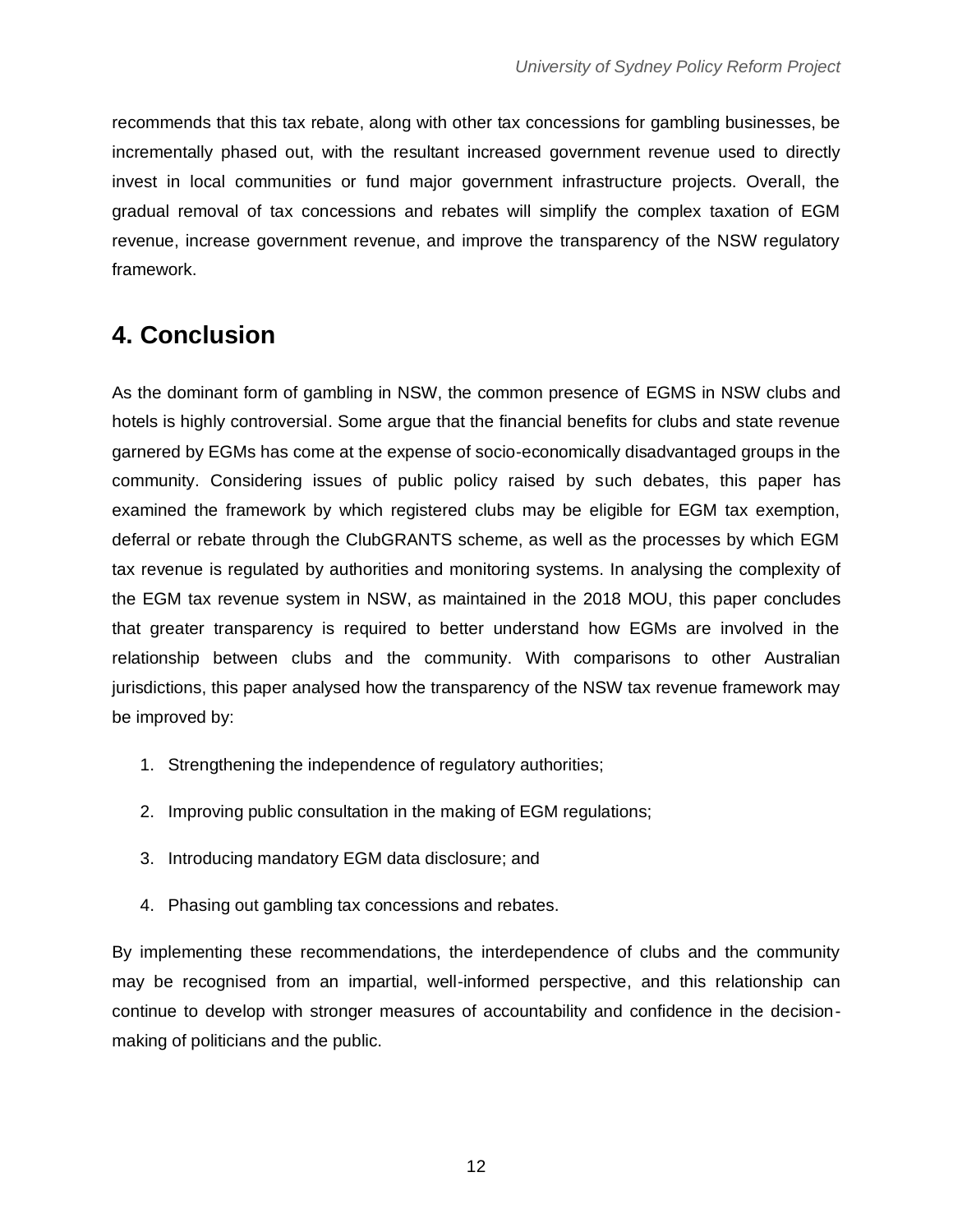### <span id="page-14-0"></span>**References**

- ClubsNSW 2012, ClubGRANTS Guidelines: Gaming Machine Tax Act 2001, ClubsNSW, Sydney, NSW.
- ClubsNSW 2016, 2015 National Clubs Census, prepared by KPMG, Sydney, NSW.
- ClubsNSW 2018, Memorandum of Understanding, ClubsNSW, Sydney, viewed 26 April 2020, [https://www.clubsnsw.com.au/sites/default/files/2018-10/MOU%20-%20%20Circular%2018-](https://www.clubsnsw.com.au/sites/default/files/2018-10/MOU%20-%20%20Circular%2018-082.pdf) [082.pdf](https://www.clubsnsw.com.au/sites/default/files/2018-10/MOU%20-%20%20Circular%2018-082.pdf)
- Con Walker, B 2014, Submission to Legislative Council Select Committee Inquiry into Gambling, viewed on 26 April 2020, [https://www.parliament.nsw.gov.au/lcdocs/submissions/37504/0011%20Dr%20Betty%20Co](https://www.parliament.nsw.gov.au/lcdocs/submissions/37504/0011%20Dr%20Betty%20Con%20Walker.pdf) [n%20Walker.pdf](https://www.parliament.nsw.gov.au/lcdocs/submissions/37504/0011%20Dr%20Betty%20Con%20Walker.pdf)
- Cummings, T 2017, Expose NSW's gambling problem, GoFundMe, viewed 26 April 2020, <https://www.gofundme.com/f/expose-nsws-gambling-problem>
- Department of the Prime Minister and Cabinet 2014, Regulator Performance Framework, DPMC, Canberra.
- Fogarty, C & Young, M 2008, Gambling harm-minimisation measures post 1999: An Australian overview with particular reference to the Northern Territory, prepared by Charles Darwin University.
- Freiberg, A 2017, Regulation in Australia, The Federation Press, Sydney, NSW.
- Galdstone, N 2018, ''It's getting worse': Clubs' tax breaks outstrip their contribution', Sydney Morning Herald, 18 March, viewed 26 April 2020, http://www.smh.com.au.
- Grant, T 2015, Stronger Compliance, Better Community Access under Liquor Gaming Reform, media release, NSW Government, Department of Justice, Sydney.
- Henry, H, Harmer, J, Piggot, J, Ridout, H & Smith, G 2010, Australia's Future Tax System: Report to the Treasurer, Commonwealth of Australia, Canberra.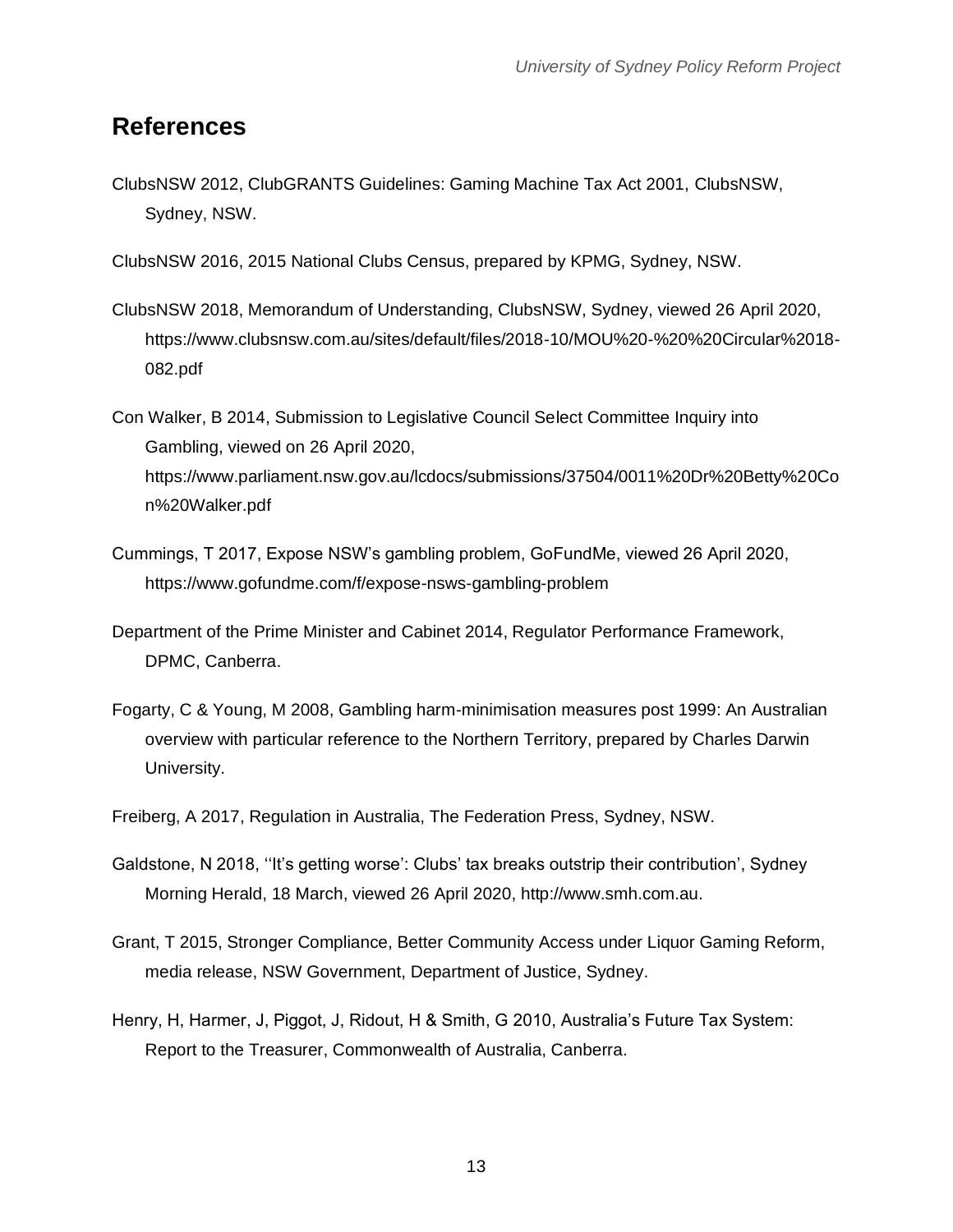- Jackson, K 2001, Gambling Policy and Regulation, Parliamentary Library, viewed 26 April 2020, [https://www.aph.gov.au/About\\_Parliament/Parliamentary\\_Departments/Parliamentary\\_Libra](https://www.aph.gov.au/About_Parliament/Parliamentary_Departments/Parliamentary_Library/Publications_Archive/archive/gamblingebrief) [ry/Publications\\_Archive/archive/gamblingebrief](https://www.aph.gov.au/About_Parliament/Parliamentary_Departments/Parliamentary_Library/Publications_Archive/archive/gamblingebrief)
- Liquor & Gaming NSW 2020a, Centralised Monitoring System, Liquor & Gaming NSW, viewed 26 April 2020, [https://www.liquorandgaming.nsw.gov.au/operating-a-business/running-your](https://www.liquorandgaming.nsw.gov.au/operating-a-business/running-your-business/managing-gaming-machines/centralised-monitoring-system-cms)[business/managing-gaming-machines/centralised-monitoring-system-cms](https://www.liquorandgaming.nsw.gov.au/operating-a-business/running-your-business/managing-gaming-machines/centralised-monitoring-system-cms)
- Liquor & Gaming NSW 2020b, Community access and public consultation, Liquor & Gaming NSW, viewed 26 April 2020, [https://www.liquorandgaming.nsw.gov.au/community-and](https://www.liquorandgaming.nsw.gov.au/community-and-stakeholders/have-your-say/community-consultations/community-access-and-public-consultation)[stakeholders/have-your-say/community-consultations/community-access-and-public](https://www.liquorandgaming.nsw.gov.au/community-and-stakeholders/have-your-say/community-consultations/community-access-and-public-consultation)[consultation](https://www.liquorandgaming.nsw.gov.au/community-and-stakeholders/have-your-say/community-consultations/community-access-and-public-consultation)
- Lodge, M 2014, 'Accountability and Transparency in Regulation: Critiques, Doctrines and Instruments', in J Jordana & D Levi-Faur (eds), The Politics of Regulation: Institutions and Regulatory Reform for the Age of Governance, Edward Elgar, Cheltenham, United Kingdom pp. 124-144.
- McMillen, J 2009, Submission to the Productivity Commission's Inquiry into Gambling 2008-09, viewed on 26 April 2020, [https://www.pc.gov.au/inquiries/completed/gambling-](https://www.pc.gov.au/inquiries/completed/gambling-2010/submissions/sub223.pdf)[2010/submissions/sub223.pdf](https://www.pc.gov.au/inquiries/completed/gambling-2010/submissions/sub223.pdf)
- McMillen, J & Wright, J 2008, 'Re-regulating the Gambling Industry: Regulatory Reform in Victoria and New South Wales, 1999–2006' Australian Journal of Political Science, vol. 43 no. 2, pp. 277-300.

New South Wales 2017, Legislative Council, Parliamentary Debates, 14 September, pp. 23-26.

NSW ACT Alcohol Policy Alliance (NAAPA) 2017, Submissions to the Liquor & Gaming NSW evaluation of Kings Cross alcohol sales data reporting requirement Discussion Paper, viewed on 26 April 2020, [https://www.liquorandgaming.nsw.gov.au/documents/submissions/kings-cross-alcohol](https://www.liquorandgaming.nsw.gov.au/documents/submissions/kings-cross-alcohol-sales-requirement/naapa.pdf)[sales-requirement/naapa.pdf](https://www.liquorandgaming.nsw.gov.au/documents/submissions/kings-cross-alcohol-sales-requirement/naapa.pdf)